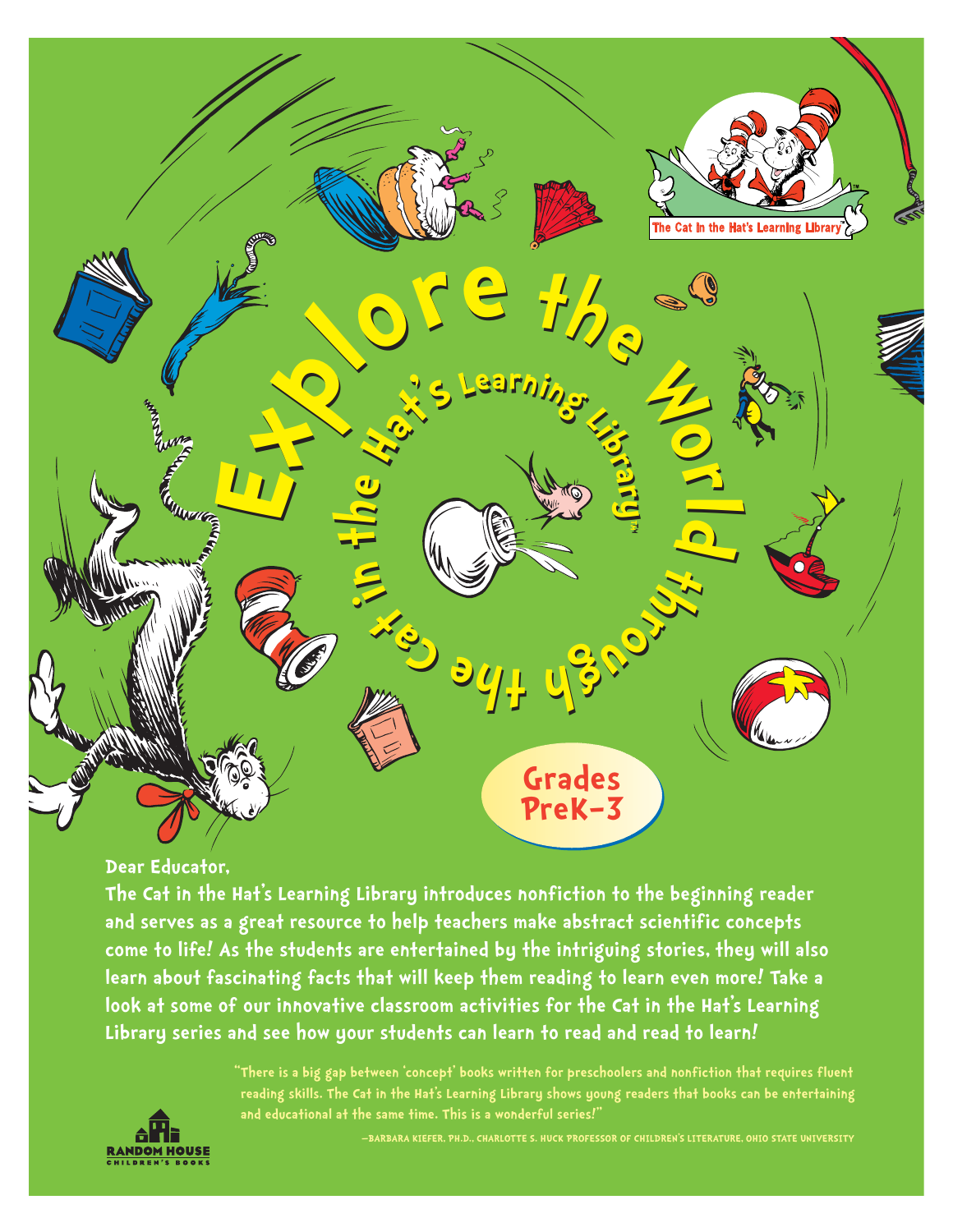

# **My, Oh My—a Butterfly!**



### **ABOUT THE BOOK**

Sally and Dick observe a small miracle in their own backyard—the metamorphosis of an egg into a caterpillar into a chrysalis into a bright new butterfly! Along the way, beginning readers will find out how butterflies see thousands of images at once, drink nectar from flowers, avoid predators, and can be identified by size, shape, and color.

**ACTIVITY: Make a Butterfly Cage**

**OBJECTIVE:** Students will nurture butterfly caterpillars (larvae) into adult butterflies and observe the stages from caterpillar to butterfly.

**MATERIALS:** box (about 12 x 9 x 18), netting, masking tape, scissors, sponge or damp cloth, butterfly larvae/caterpillars (can be found outside in some areas or ordered online), leaves, twigs, small dish, honey, notebook

# **There's No Place Like Space!**



### **ABOUT THE BOOK**

Blast off for educational fun! Beginning readers and budding astronomers are launched via Seussian sorcery—on a wild trip to visit the nine planets in our solar system, along with the Cat in the Hat, Thing One, Thing Two, Dick, and Sally.

### **ACTIVITY: Moon Watcher**

**OBJECTIVE:** Students will be able to observe the moon's shape and draw what they see, keeping a daily log. Students will be able to compare their results with the newspaper's diagrams of the moon.

**MATERIALS:** moon-watch log sheet, current newspaper

#### **DIRECTIONS:**

- 1) Have students "moon watch" each night for a two-week period, keeping a journal of their thoughts, questions, and comments.
- 2) As part of the moon watch, have children draw the moon as it appears to them every night during this two-week period to gain an understanding of the moon's regular phases. It works best if they observe the moon from the same location.
	- 3) Using a current newspaper, compare the students' drawings with the pictures in the paper. This is a good cross-reference and a way to introduce parts of the newspaper.

#### **AFTER THE TWO WEEKS:**

Have students discuss or write a comparative essay about the phases of the moon answering the following example questions: What was the moon's shape on the first night? What was its shape a week later? What was its shape at the end of the two weeks?

### **DIRECTIONS:**

#### **TEACHER PREPARATION:**

- 1) Order ahead or acquire butterfly larvae/caterpillars.
- 2) Prepare cage by covering the open part of the box with netting and tape it to the edges of the box. This is the viewing window. Have boxes stand tall.
- 3) Cut a hole on the side of the box to act as a doorway for students to put fresh growth and water in the box. *Note: A cage should hold approximately eight butterflies. If necessary, prepare more boxes.*

### **STUDENT ACTIVITY:**

- 1) Place leaves and twigs on bottom of box for caterpillars to climb on and feed from.
- 2) Place caterpillars on living leaves on bottom of box. Keep no more than eight caterpillars in a box.
- 3) Be sure to provide plenty of fresh food (new leaves) to eat and a damp cloth for caterpillars to get moisture from.
- 4) Frequently clean droppings from the bottom of box.
- 5) Observe changes in caterpillars. They shed their skin about four times.
- 6) Keep a journal to record your observations. Draw pictures of different changes and stages.
- 7) Your caterpillars will find a place to "hang" and pupate as they turn into chrysalis form. Observe chrysalis and note any changes over approximately 10 days.
- 8) Your beautiful butterflies should soon emerge. Feed your adult butterflies a mixture of half water, half honey placed in a small dish.

# **Oh, the Things You Can Do that Are Good for You!**

### **ABOUT THE BOOK**



With the help of the staff and equipment at a Seussian spa, the Cat in the Hat explains the basics of healthy living, from eating right and getting enough exercise and sleep to having a positive body image to the distance and speed of a typical sneeze!



**OBJECTIVE:** Students will discover how important it is to brush their teeth so they do not decay.

**MATERIALS:** two hard-boiled eggs, two cups of vinegar, large jar with lid, large poster paper

#### **DIRECTIONS:**

- 1) Show students a hard-boiled egg and ask them, "Why do you think there is a shell around the egg?" Discuss the students' responses. Make sure they come to the conclusion that the hard shell protects the egg. Now give them your best smile and say, "See my teeth? Just like the egg, my teeth are protected. Enamel protects my teeth the same way the shell protects what is inside the egg."
- 2) Pour two cups of vinegar into a large jar. Have a student place the egg in the jar, then replace the lid and place the jar in a safe place for student observation.
- 3) Ask the students to predict what they think will happen to the egg. Write their predictions on a large piece of poster paper that will be hung in your room.
- 4) When two days have passed, slowly and gently remove the egg from the jar. Allow each student to look at the egg and compare their predictions with the results and with the other hard-boiled egg.

**CONCLUSION:** Tell the class that the vinegar caused the shell of the egg to break down and become soft, the same way that tooth enamel is damaged by acids and bacteria in the mouth. Brushing every day is the only way to keep this from happening.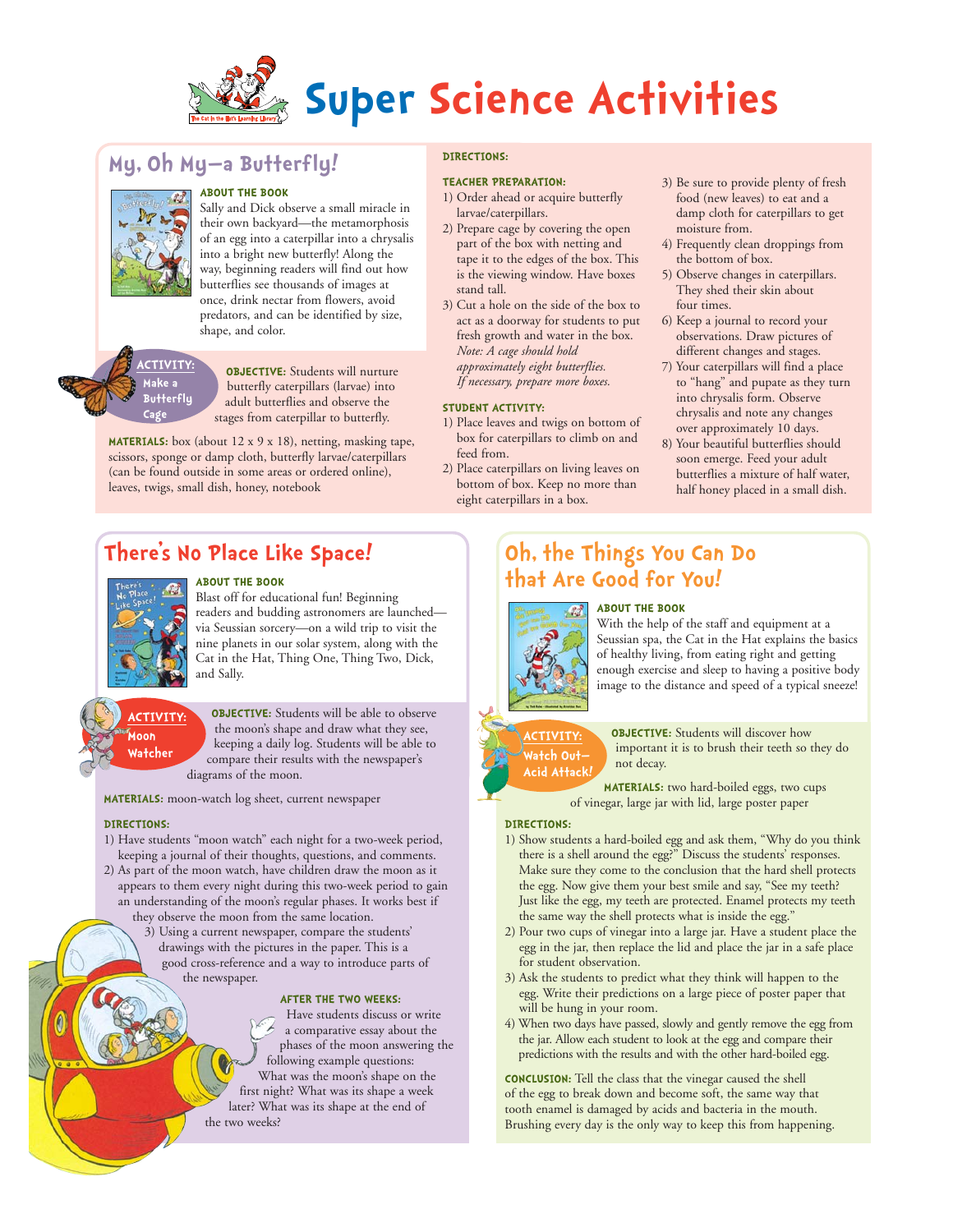# **Hurray for Today!**



#### **ABOUT THE BOOK**

With a little help from the Birthday Bird of Katroo, the Cat and company explain the origins of common holiday rituals such as lighting candles, dying eggs, and sending cards. Holidays include Christmas, Hanukkah, Kwanzaa, New Year's, Groundhog's Day, Valentine's Day, President's Day, St. Patrick's Day—and more!

### **ACTIVITY: Deck the Halls with Holidays**

**OBJECTIVE:** Students will identify the holidays we celebrate in this country and match them to the months in which they take place.

**MATERIALS:** pre-made calendar grids on large butcher paper, markers, paints

### **DIRECTIONS:**

- 1) Ahead of time, prepare 12 calendar grids.
- 2) Divide students into 12 different groups for the 12 different months of the year.
- 3) Ask students to identify the holidays in their assigned month.
- 4) Have students look at a calendar for the current year, then number the days of the month on the pre-made butcher paper calendar, documenting the holidays that fall in that month.
- 5) Decorate the page with art that corresponds to that month's holidays.
- 6) Hang calendar pages in the hall for all to see!

### **I Can Name 50 Trees Today! ABOUT THE BOOK**



While stopping to admire some of the world's most amazing trees, the Cat and Co. teach beginning readers how to identify different species from the shape of their crowns, leaves, lobes, seeds, bark, and fruit. Kids will learn about many trees common to North America.



**OBJECTIVE:** Students will create their own tree logbooks to record information they discover about local trees in their area.

**MATERIALS:** notebook, measuring tape, tape, color pencils or crayons, encyclopedia, the Internet

#### **DIRECTIONS:**

- 1) Have students set up notebooks as tree logbooks. They can decorate the front of the logbooks.
- 2) Send them on a tree hunt around their neighborhood. For each new tree they find, have them create an entry with these
	- components (see sample log in story on p. 37):
		- a. Draw a picture of the tree.
		- b. Describe the shape of the crown.
		- c. Measure the width of the trunk.
		- d. Collect a sample of its leaves and tape in logbook.
	- e. Describe the bark.
- f. List any other interesting facts about that tree. 3) Ask students to name the tree if known, otherwise research its name
- using the information collected, encyclopedias, or the Internet.
- 4) Have students share and compare their findings.

### **Oh Say Can You Say What's the Weather Today?**



#### **ABOUT THE BOOK**

The Cat in the Hat, with the help of Thing One and Thing Two, takes Dick and Sally around the world to check out all kinds of weather. They learn about meteorologists, weather balloons, and thermometers. They study the water cycle. They learn about rain, sleet, snow, and clouds. They go from the North Pole to a tropical jungle and back home again.

**ACTIVITY: Making Rain**

**OBJECTIVE:** Students will be able to observe how water turns to steam and then back to water in the form of rain. They will be able to illustrate the water cycle.

**MATERIALS:** books about the weather cycle, electric teapot, large metal pan lid, paper, crayons

#### **DIRECTIONS:**

- 1) Fill an electric teapot with water and heat.
- 2) The teacher will hold the lid over the steam that comes from the teapot.
- 3) Point out to students that as the steam rises and hits the lid it will condense and form water drops. These drops of water will then fall like rain.
- 4) Using other books and resources about the water cycle, have students write a description of the process and make their own illustrations.

### **Inside Your Outside**



The Cat in the Hat takes Dick and Sally for a trip through the Inside Your Outside Machine. They learn about their insides from their toes to their brains—the workings of the brain and their skeletons. They study their senses and muscles, eyes, and intestines. When the ride is done, the most important thing they learn is that something

#### **ACTIVITY: Drawing What's Inside Your Outside**

**OBJECTIVE:** Students will be able to draw and label the systems of the body

**MATERIALS:** large sheets of butcher paper, crayons, markers, pencils, pictures of the body systems

#### **DIRECTIONS:**

- 1) After reading the book, review the different body systems.
- 2) As a group, label the major parts of the body.
- 3) Break the class into four groups and assign one child in each group to lay down on their piece of butcher paper while the other group members trace that child.

is going on inside them all the time.

- 4) Each group will draw in a different body system on the traced body on the butcher paper.
- 5) Have students label the picture and all major parts.
- 6) Display the four labeled body systems around the room.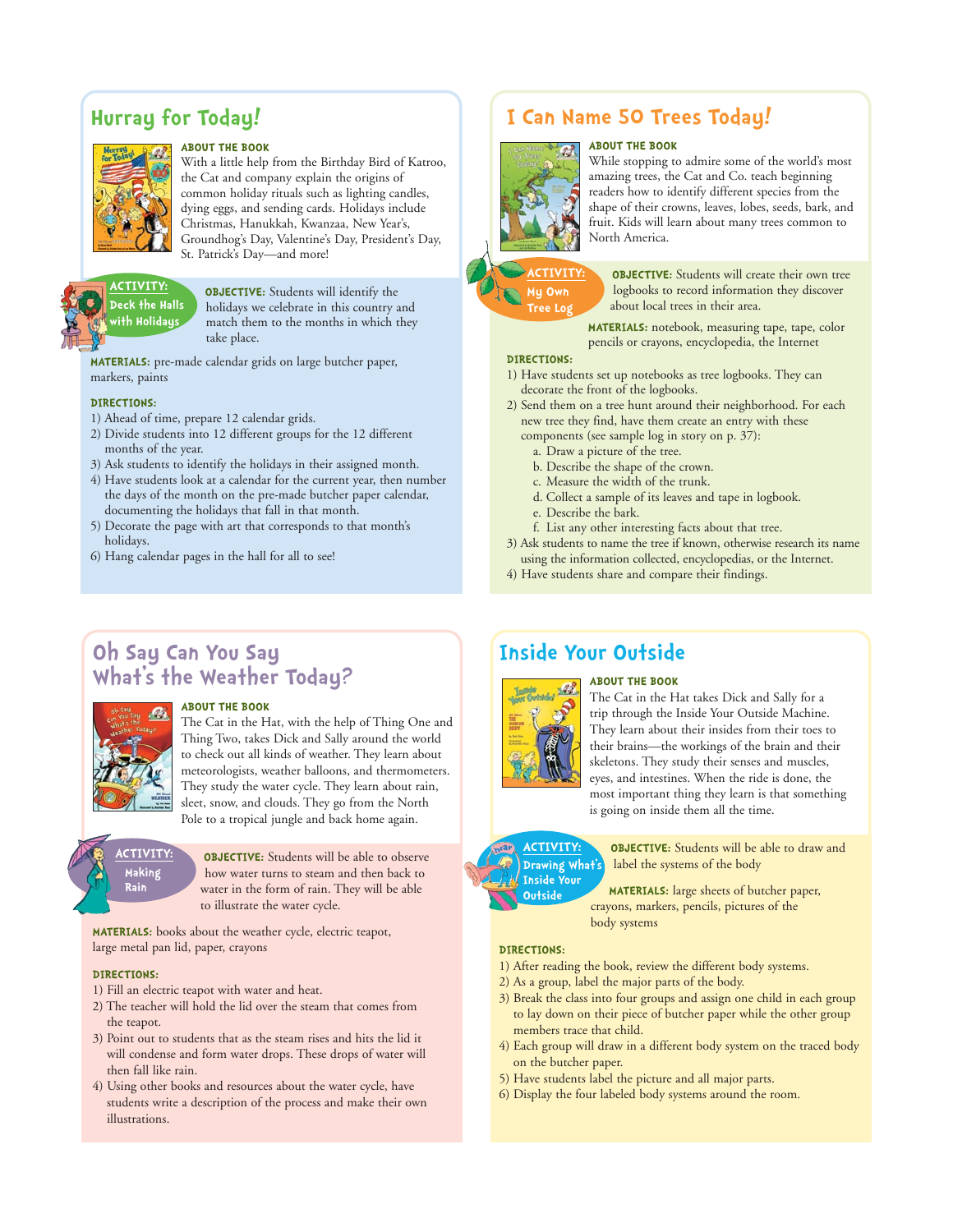# **If I Ran the Rain Forest**



#### **ABOUT THE BOOK**

The Cat in the Hat takes Sally and Dick for an "umbrella-vator" ride through the understory, canopy, and emergent layers of a tropical rain forest, encountering a host of plants, animals, and native peoples along the way.

#### **ACTIVITY: Fill the Amazon**

**OBJECTIVE:** The students will categorize the different plants and animals into the four levels of the rain forest—forest floor, understory, canopy, and emergent.

**MATERIALS:** encyclopedias, Internet, books about the Amazon, paper, crayons, pencils, markers

#### **DIRECTIONS:**

- 1) As a class, create an empty mural of the Amazon habitat in the classroom or hallway.
- 2) Ask students to research animals and plants found in the Amazon by using the Internet, books, and encyclopedias.
- 3) Have students choose two animals and two plants to draw and cut out and glue to the mural, making sure they are placed in the correct level.
- 4) Students can then write a short description of their contributions to glue next to their pictures.

### **Oh, the Pets You Can Get!**



**ACTIVITY: Caring for a**

### **ABOUT THE BOOK**

The Cat in the Hat takes readers on a visit to a very special place called Gerpletz. Find out all about owning a pet including the exercise the pet will need, the types of food that it will eat, and the places where it will sleep. And of course there is a reminder to visit the vet.

**OBJECTIVE:** Students will learn and communicate the needs of pets.

**MATERIALS:** encyclopedia, books, Internet, library, art supplies (paper, markers, crayons, scissors, glue, fake fur, sticks, cloth, cotton balls, pipe cleaners, sand paper, etc.) **Pet Collage**

#### **DIRECTIONS:**

- 1) Make a list of a variety of pets from which the class can choose.
- 2) Arrange the class in small cooperative learning groups and have each group pick a type of pet to study, making sure that there are plenty of resources for students to look up information.
- 3) Have students create a display to share the information they learned about their pet, noting type of pet (mammal, reptile, bird, etc.), the things it may eat, where it will sleep, if it needs a cage, or any other special needs.

# **Read all the books in the Cat in the Hat Learning Library series!**

**IS A CAMEL A MAMMAL? All About Mammals** 978-0-679-87302-0 (0-679-87302-3) • GLB: 978-0-679-97302-7 (0-679-97302-8)

**FINE FEATHERED FRIENDS: All About Birds** 978-0-679-88362-3 (0-679-88362-2)

**OH SAY CAN YOU SAY DI-NO-SAUR? All About Dinosaurs**

978-0-679-89114-7 (0-679-89114-5) • GLB: 978-0-679-99114-4 (0-679-99114-X) **ON BEYOND BUGS! All About Insects** 978-0-679-87303-7 (0-679-87303-1) • GLB: 978-0-679-97303-4 (0-679-97303-6)

**WISH FOR A FISH: All About Sea Creatures** 978-0-679-89116-1 (0-679-89116-1)

**THERE'S NO PLACE LIKE SPACE! All About Our Solar System** 978-0-679-89115-4 (0-679-89115-3) • GLB: 978-0-679-99115-1 (0-679-99115-8)

> **OH SAY CAN YOU SEED? All About FloweringPlants**  978-0-375-81095-4 (0-375-81095-1)

**OH, THE THINGS YOU CAN DO THAT ARE GOOD FOR YOU! All About Staying Healthy**

978-0-375-81098-5 (0-375-81098-6) • GLB: 978-0-375-91098-2(0-375-91098-0)

**A GREAT DAY FOR PUP All About Wild Babies** 978-0-375-81096-1 (0-375-81096-X) • GLB: 978-0-375-91096-8 (0-375-91096-4)

**THERE'S A MAP ON MY LAP! All About Maps** 978-0-375-81099-2 (0-375-81099-4) • GLB: 978-0-375-91099-9 (0-375-91099-9)

**IF I RAN THE RAIN FOREST All About Tropical Rain Forests** 978-0-375-81097-8 (0-375-81097-8) • GLB: 978-0-375-91097-5 (0-375-91097-2)

> **INSIDE YOUR OUTSIDE! All About the Human Body** 978-0-375-81100-5 (0-375-81100-1)

**OH SAY CAN YOU SAY WHAT'S THE WEATHER TODAY? All About Weather** 978-0-375-82276-6 (0-375-82276-3) • GLB: 978-0-375-92276-3 (0-375-92276-8)

**HURRAY FOR TODAY! All About Holidays** 978-0-375-82275-9 (0-375-82275-5) • GLB: 978-0-375-92275-6 (0-375-92275-X)

> **OH THE PETS YOU CAN GET! All About Our Animal Friends** 978-0-375-82278-0 (0-375-82278-X)

**CLAM-I-AM! All About the Beach** 978-0-375-82280-3 (0-375-82280-1) • GLB: 978-0-375-92280-0 (0-375-92280-6)

**I CAN NAME 50 TREES TODAY! All About Trees** 978-0-375-82277-3 (0-375-82277-1) • GLB: 978-0-375-92277-0 (0-375-92277-6)

**A WHALE OF A TALE! All About Dolphins, Porpoises, and Whales** 978-0-375-82279-7 (0-375-82279-8) • GLB: 978-0-375-92279-4 (0-375-92279-2)

**MY, OH MY—A BUTTERFLY! All About Butterflies** 978-0-375-82882-9 (0-375-82882-6) • GLB: 978-0-375-92882-6 (0-375-92882-0)

### **Coming 2008**

**ONE CENT, TWO CENTS, OLD CENT, NEW CENT All About Money** 978-0-375-82881-2 (0-375-82881-8) • GLB: 978-0-375-92881-9 (0-375-92881-2)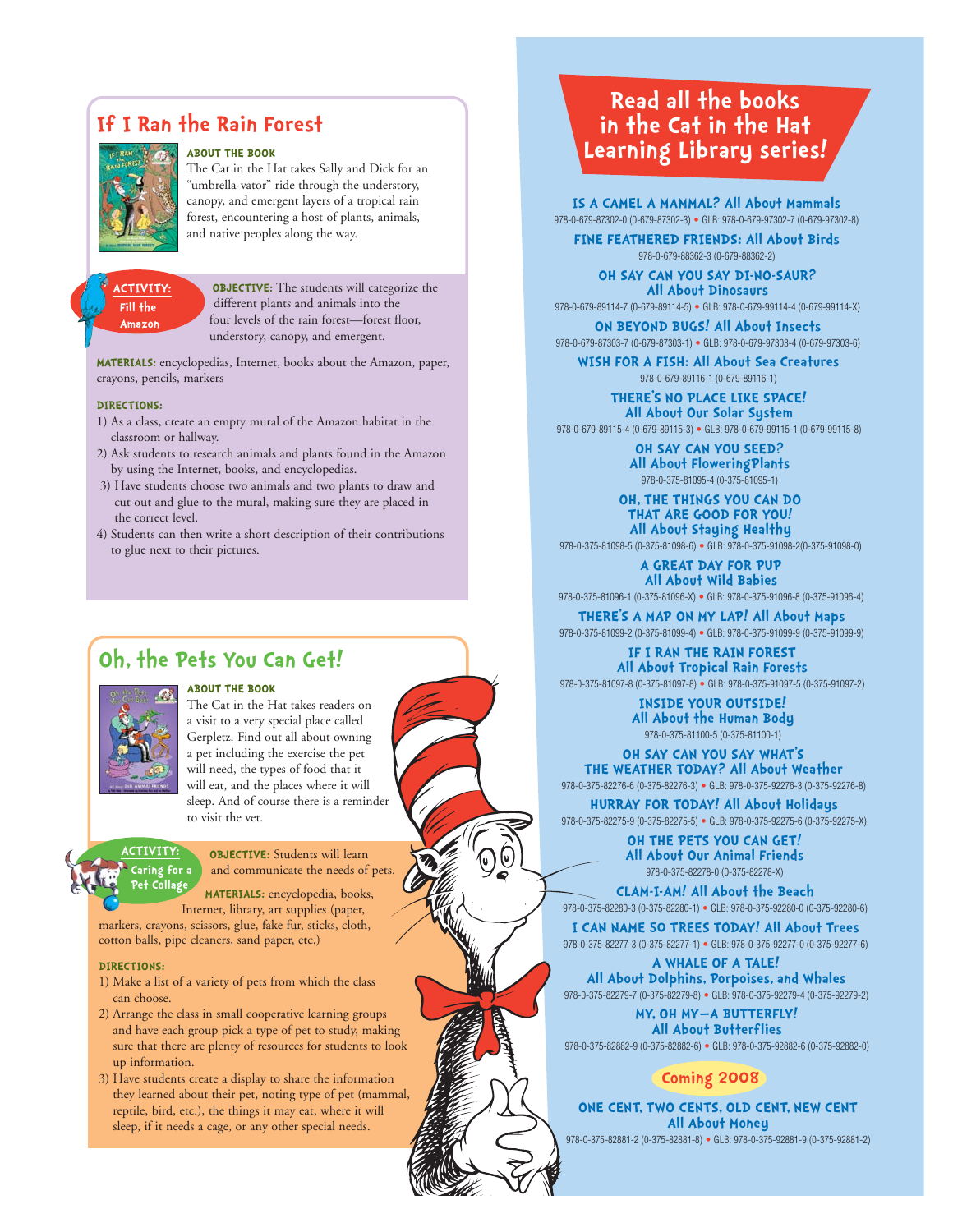# **Oh Say Can You Say Di-no-saur?**



#### **ABOUT THE BOOK**

The Cat in the Hat makes another surprise appearance at Dick and Sally's house—only this time he makes his entrance riding atop a brachiosaurus! Soon he's off, along with Dick and Sally, millions of years back in time to see how fossils were created. Then it's on to a

tour through the Cat's own Super Dino Museum—a fabulous place where the correct pronunciation of a dinosaur's name wins you a peek at the real living thing! Beginning readers will love exploring the prehistoric world of dinosaurs with the Cat in the Hat as their guide!

### **ACTIVITY: Making Your Own Fossil**

**OBJECTIVE:** Students will learn about the different kinds of fossil formations and be able to create a fossil made of clay.

**MATERIALS:** pictures of fossils, clay that

hardens, optional: twigs, leaves, bones

**Talk about some different types of fossils before having students create their own.**

**BONES/TEETH:** Bones can turn into fossils when they are covered in dirt and sand. Tiny minerals in the dirt or sand sneak into the small spaces in the bones, making them harder and heavier until they turn into fossils.

**PRINTS IN ROCKS:** Prints can be made when an animal, insect, or plant falls onto soft dirt. The living thing dies and rots away, but the print is still left in dirt. Then the dirt turns hard, making a permanent print of the living thing.

**TRACKS/TRACE FOSSILS:** Tracks are made when an animal walks through mud. The mud turns into a rock called sandstone, fossilizing the prints of the animal.

**ICE:** Discuss how Earth cooled quickly in areas that weren't normally cold. Animals were probably trapped and frozen when they fell into cracks between glaciers. You may want to talk about why mammoths were still fresh enough to eat when discovered and relate it to food in the freezer. **AMBER FOSSILS:** An insect sitting on a tree may have gotten stuck in the tree's sticky sap. More of this sap would keep dripping out of the tree and eventually cover the entire insect! The sap dried and hardened, and sometimes paleontologists find these beautiful pieces of sap, called *amber*, with insects inside them.

### **DIRECTIONS:**

- 1) Give each student a ball of clay and have them flatten it into a square shape.
- 2) Have students make imprints of their hand, objects such as leaves or twigs, etc.
- 3) Set the clay aside to harden (like a real fossil). After the clay has dried, the "fossils" can be buried in a sandbox and the students can dig them up like real-life paleontologists.

### **A Whale of a Tale!**



### **ABOUT THE BOOK**

The Cat and Co. take to the high seas in search of whales, dolphins, and porpoises—those aquatic mammals known as cetaceans. While learning how cetaceans stay warm without hair, have teeth or baleen, swim in troops, spyhop, spin, breach, and see via echolocation, kids are introduced to almost 20 different species

#### **ACTIVITY: How Big Is a Whale?**

**OBJECTIVE:** Students will compare their own height to different cetaceans.

**MATERIALS:** graph paper, tape measure, tape and/or string, pencils, coloring supplies, large ground area, such as gym floor or playground field.

#### **DIRECTIONS:**

- 1) Have students measure their height in feet.
- 2) Create a bar graph to compare students' heights with various cetaceans's lengths.
	- a. On the y-axis (vertical side), use the scale 1 box = 1 foot and label the y-axis "Height in Feet."
	- b. On the x-axis (horizontal side), list students' names and the cetaceans you have lengths for. Label the x-axis "Mammals."
	- c. Fill in the heights of your students and the lengths of the other cetaceans on the bar graph. Start with these average lengths: Adult Pygmy Right Whale = 20 ft; Orca = 25 ft; Spotted Dolphin =  $7.5$  ft; Sperm Whale =  $58$  ft; Porpoise =  $6.6$  ft
	- d. Discuss similarities and differences of lengths/heights.
- 3) In a gym or on a playground field, use a tape measure to measure out the length of each cetacean across the ground. Use string or tape to mark off each cetacean's length, labeling each string.
- 4) Have students lay head to feet next to the string to see how many students it takes to match each cetacean's length.

### **Fine Feathered Friends**



### **ABOUT THE BOOK**

Bees, hummingbirds, ostriches, flycatchers, chickadees, and bald eagles! Dick and Sally find themselves on a bird-watching tour led by the Cat in the Hat. After a quick lesson on just exactly what a bird is, they go motoring around the world to observe our fine feathered friends in their natural habitats. Time flies, and

soon it's late, but the Cat saves the day by shifting his vehicle into Fine Feathered All-Weather Flying Machine mode and winging Dick and Sally back home.



**OBJECTIVE:** Students will be able to construct a bird feeder, observe bird behaviors, and identify local birds in the community.

**MATERIALS:** a large, open pinecone; vegetable shortening, lard, or suet; oats or cornmeal; birdseed; a few feet of string

#### **DIRECTIONS:**

- 1) Tie a few feet of string to a pinecone.
- 2) Mix 1/2 cup vegetable shortening, lard, or suet with 2-1/2 cups cornmeal or uncooked oats until well blended. Optional: add dried fruit (chopped up), chopped nuts, and/or seeds (especially sunflower and millet), which are high-energy bird foods. Cover the pinecone with the mixture.
- 3) Roll the pinecone in birdseed and then suspend it from a tree branch outside.

**CONCLUSION:** Students can keep a log of what behaviors they see and try to identify the names of the birds that visit their feeder.

THE CAT IN THE HAT'S LEARNING LIBRARY logos and word mark are trademarks of Dr. Seuss Enterprises, L.P. THE CAT IN THE HAT'S LEARNING LIBRARY logos © Dr. Seuss Enterprises, L.P. 1998. All Rights Reserved. Dr. Seuss properties TM & © 2007 Dr. Seuss Enterprises, L.P. All Rights Reserved